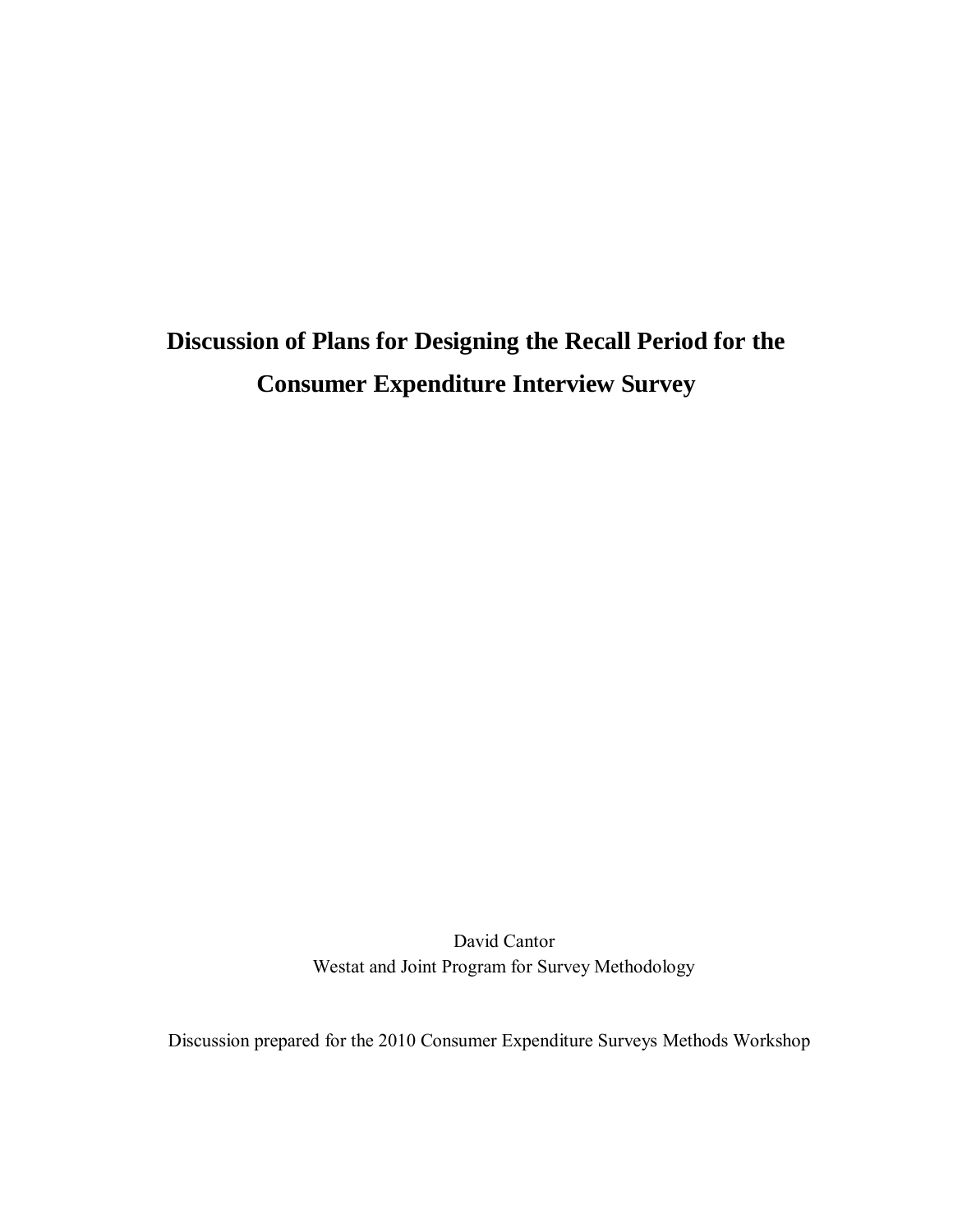The Issue paper on the recall period describes the background and ongoing research that is being conducted as part of the redesign of the Consumer Expenditure Interview Survey (CEQ). The paper discusses redesign plans as they relate to the recall period and relevant design parameters. The discussion below is organized into two sections. In the first section two issues are discussed that are particularly important to consider when designing an effective recall strategy. The second section addresses selected questions posed in the Issue paper.

### **Important CEQ Design Features Related to the Recall Period**

The recall period is related to a number of other aspects of the survey interview, including the burden placed on the respondent, the mode of data collection, the use of proxy reporting and the questionnaire. The plans for the redesign of the CE are covering virtually all of these topics in one form or another (BLS, 2010). Two that are particularly important to consider for deciding on the best recall strategy is the burden placed on the respondent and the performance of interviewers when implementing the survey.

### **Burden and the Recall Task**

The burden placed on respondents is a critical driver in the response process associated with retrospective recall. The recall and dating of events is one of the most difficult tasks that are asked of the survey respondent. If respondents are not motivated to perform these tasks, data quality will suffer. A corollary to this is that recall can be significantly improved by increasing the engagement and effort of the respondent. The event history calendar (EHC) is successful partly because it actively engages and encourages the respondent to systematically think about events over the reference period (Belli and Callegaro, 2008: 36-37). Similarly, a common methodology of cognitive interviewing is to conduct detailed debriefings of respondents to assess the quality of information reported during the main part of the interview. The premise is that if given the time and proper assistance, most individuals can significantly improve on their memory search and retrieval.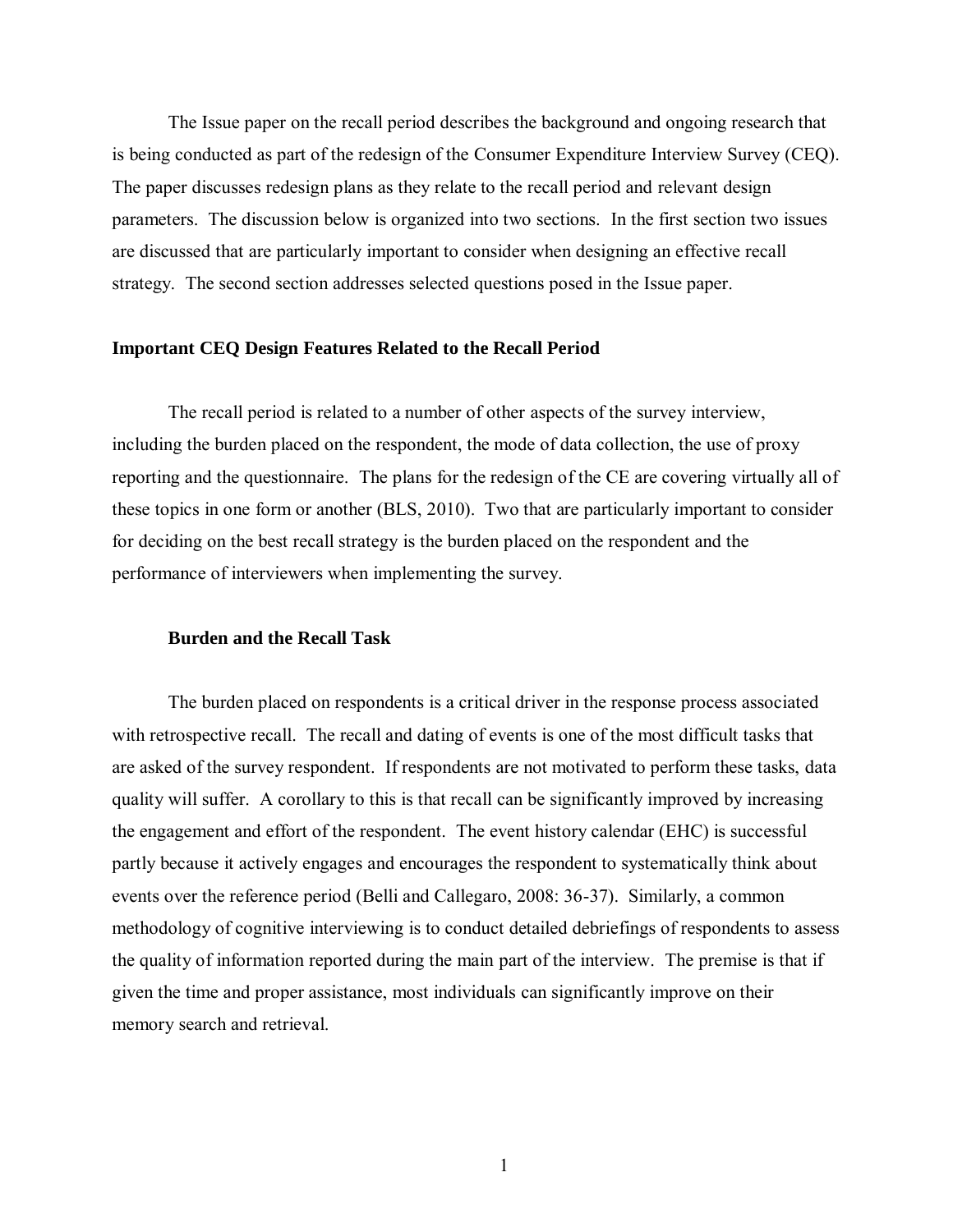It is clear the redesign team recognizes the significant burden placed by the CEQ. The emphasis on splitting up the current interview and addressing proxy reporting are clear examples of this. On the current CEQ, the respondent is asked to report on a wide range of expenses, including those for other household members. Given the difficulty in completing the recall task, it is hard to imagine respondents have much time to devote to a thorough search of memory for all items. The survey documentation states the average interview length is 1 hour. When I took the interview as part of preparation for this workshop, the interview lasted 2.5 hours and we did not finish. My interviewer was not a well-practiced field staff and I was also asked a module that is only asked on the first visit. Nonetheless, my sense is that 1 hour is a significant underestimate of the actual burden when all of the questions are read as required and for anyone who takes the response task seriously.

The interview should be limited to less than an hour. This parameter could change if there are new methods in place that significantly ease the response task. For example, if there were a way to significantly increase the use of records on the survey, one could increase the overall length of the survey. In terms of cognitive burden, respondents will begin to fade after 30 to 45 minutes when repeatedly asked to recall the detailed information that is required by the CEQ. This is not based on any scientific study, so the parameter of 1 hour may not be wellgrounded. It is based on conducting numerous cognitive interviews and focus groups. We have learned through this experience that to go beyond 1 hour in a cognitive interview is usually not worth the effort. Respondents become fatigued and are just not able to maintain the cognitive effort to produce quality data. Note that this experience is based on paid volunteer respondents who have made a special trip to a central location just to participate. If these respondents become fatigued at 45 minutes to 1 hour, a less motivated person would not last as long.

### **Monitoring Interviewers**

The interviewer plays a central role when collecting auto-biographical data. Just as these questions require significant effort on the part of the respondent, they also require the interviewer to work. The minimum requirement is that they read all of the questions as intended. For example, the current CEQ interview relies on a large number of examples, or memory cues,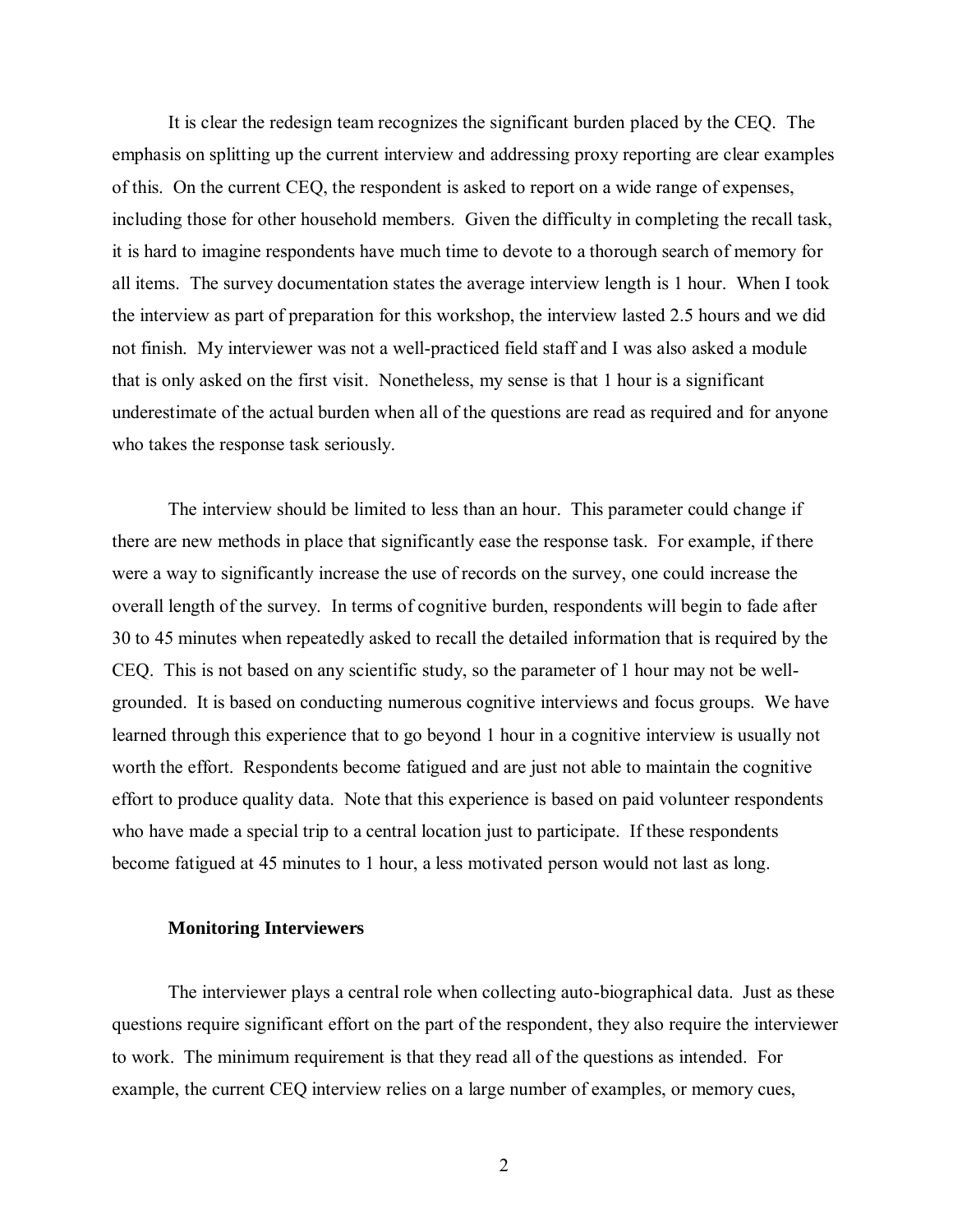when asking questions about expenditures. The idea is that cues will help respondents search their memory in ways they may not have otherwise done. When asked a global question about a class of expenses, there may be a tendency for respondents to conduct cursory memory searches. This is sometimes called failures of "metamemory", where respondents prematurely abort searches because of a false global feeling that they have nothing to report (Biderman, et al., 1985). Methods to promote recall, such as the use of extensive cueing are ways to combat this tendency.

Assisting respondents in an exhaustive memory search conflicts with the interviewer's other main task of getting a high cooperation rate. Respondents may not be receptive to sitting through the entire interview, with all protocols being read. I suspect this is partly how the current interview is only taking 1 hour to complete. Interviewers may be taking shortcuts through the instrument to get a completed interview.

There is evidence that increased monitoring of activities can be a deterrent to interviewers from taking shortcuts. Experimental and quasi-experimental research on the National Crime Victimization Survey (NCVS) found that centralized telephone interviewing produced significantly higher rates of victimization than de-centralized field interviews in two separate field experiments (Hubble and Wilder, 1988; Biderman, et al., 1985: 111-155). The assumption is that because the centralized telephone interviewers are being monitored, interviewers are more likely to read through the screener which elicits reports of victimization.

An important component of the CEQ redesign, at least as it relates to promoting recall, is to institute methods to train, monitor and provide feedback to interviewers on an ongoing basis. Dijkstra et. al., (2008) discuss the importance of these aspects of the design when administering the EHC. The monitoring can be done through use of paradata from the computerized interview (e.g., section timings) and use of Computer Audio Recorded Interviews (CARI). The Census Bureau is now instituting CARI within their household surveys. Interviews can be recorded, either all or on a sample basis. Supervisors would review the interviews to check interviewer practices and provide feedback on performance.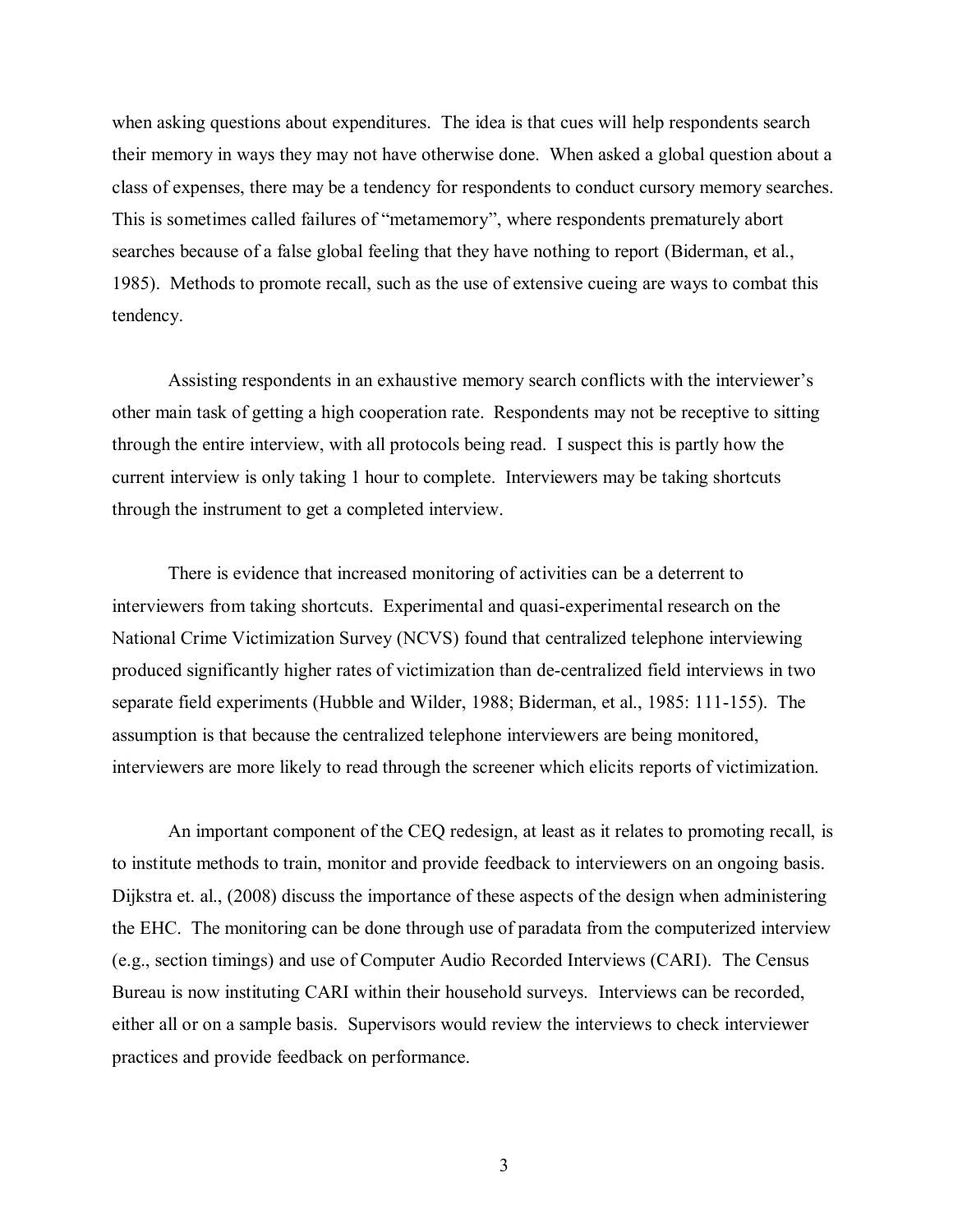### **Selected Questions Posed by the Issue Paper**

The remainder of this discussion will address selected questions posed by the Issue paper.

## *Q1. What are the key aspects of recall period that CEQ should address during the redesign process?*

The Issue paper focuses on the length of the recall period as a key issue to be assessed. Research on the CEQ (Neter and Waksberg, 1964; Silberstein and Jacobs, 1989; Sudman and Ferber, 1971), as well as on other topics (medical events – Cannell, 1965; hunting and fishing - Chu, et al., 1992; and victimization – Bushery, 1981) all come to the same conclusion. Longer recall periods lead to more measurement error. For the CEQ, there are two important characteristics related to error. One is whether the expense is reported at all. The second is the detail associated with the event. The two critical details for the CEQ are the date of the purchase and the amount of money spent.

Prior to and/or in conjunction with experimenting with different recall periods, the CEQ research agenda should concentrate on the optimal methods to promote recall. Research has shown that significant gains in validity can be realized through the use of methods that assist in the recall of events (Belli and Callegaro, 2008; Biderman et al., 1985). It would be useful to experiment with several different approaches to increase recall. As noted above, the current CEQ methodology uses a list of global questions covering each of the major expenditure areas. Within each area, the interviewer reads a set of specific cues to assist the respondent to define and remember relevant expenditures. The respondent is provided a show card that lists the information that is being read by the interviewer (Exhibit 1).

Elaboration and/or modification of this methodology might look at several areas. One should be the types of cues provided to the respondent. Memories can be triggered by not only specific references to items, but also activities associated with purchases (e.g., shopping; vacations; commuting to work). Consideration might be given to changing, modifying or supplementing the cues that are currently being used. This might also imply a different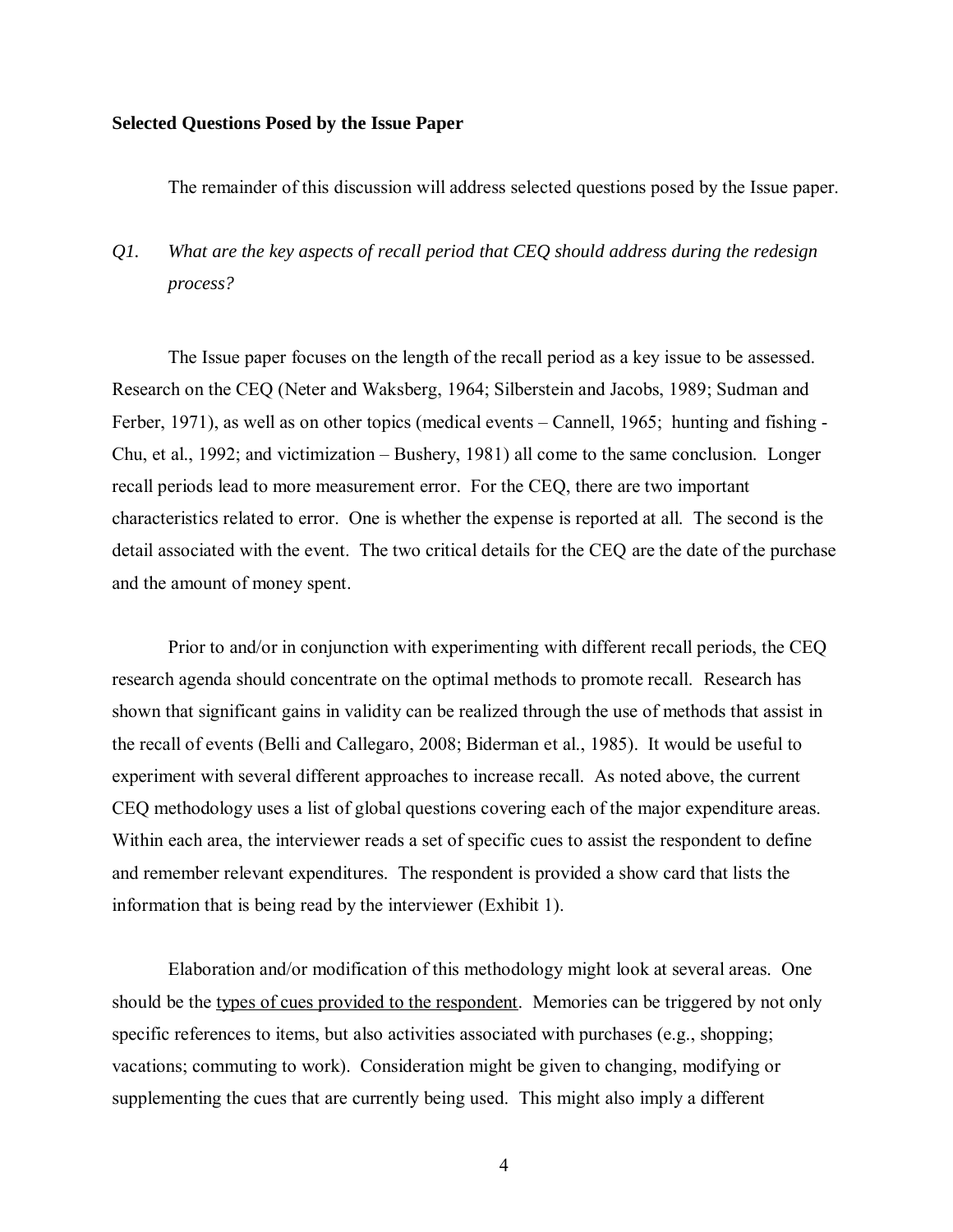organization of the interview – for example by shopping trip or even retail outlet. A second area would be the use of a calendar. A calendar might be a particularly useful for improving the dating of events. It might be as simple as having the respondent provide meaningful dates for the reference period and training the interviewer to probe using the calendar when going through the list of cues. More elaborate protocols could also be applied (e.g., Belli, et al., 2008).

A third area would be formalizing the role of the interviewer. A protocol should be developed for how the interviewer should move through the interview, with specific emphasis on promoting recall of expenditures. This would include directions on the proper pace and how to administer effective probes. It might also include methods to assist the respondent when trying to estimate or reconstruct expenses (e.g., recall of episodic memories vs. recurring events). A fourth area of research is the use of visual aids. The material shown to respondents of the CEQ should be optimized for memory search. For example, research using eye-tracking and response latencies (Redline, et al., 2009) has found grouping responses within major subheadings, such as the CEQ Information Card, leads to some confusion. Formatting the visuals aids like this should be tested and coordinated with what the interviewer is saying. One might also consider other types of displays, such as pictures of items, which might be easier to coordinate with interviewer questions.

## *Q2. How should CEQ approach balancing low item-incidence levels and sample size requirements with a shorter recall period?*

If the CE is to move to shorter reference periods, and maintain the same level of precision, the sample size will have to be increased. It is possible that there will be some gains in precision per sampled unit with shorter reference periods, especially for smaller expenses. This gain would be achieved by an increase in the total expenditures reported per month. However, it is unlikely that this gain will make up for the reduction in the number of interviews that can be completed if no increase in the budget is realized.

It is possible to address this problem by trying to incorporate more self-administration into the interview process. For example, if it were possible to convert the interviewer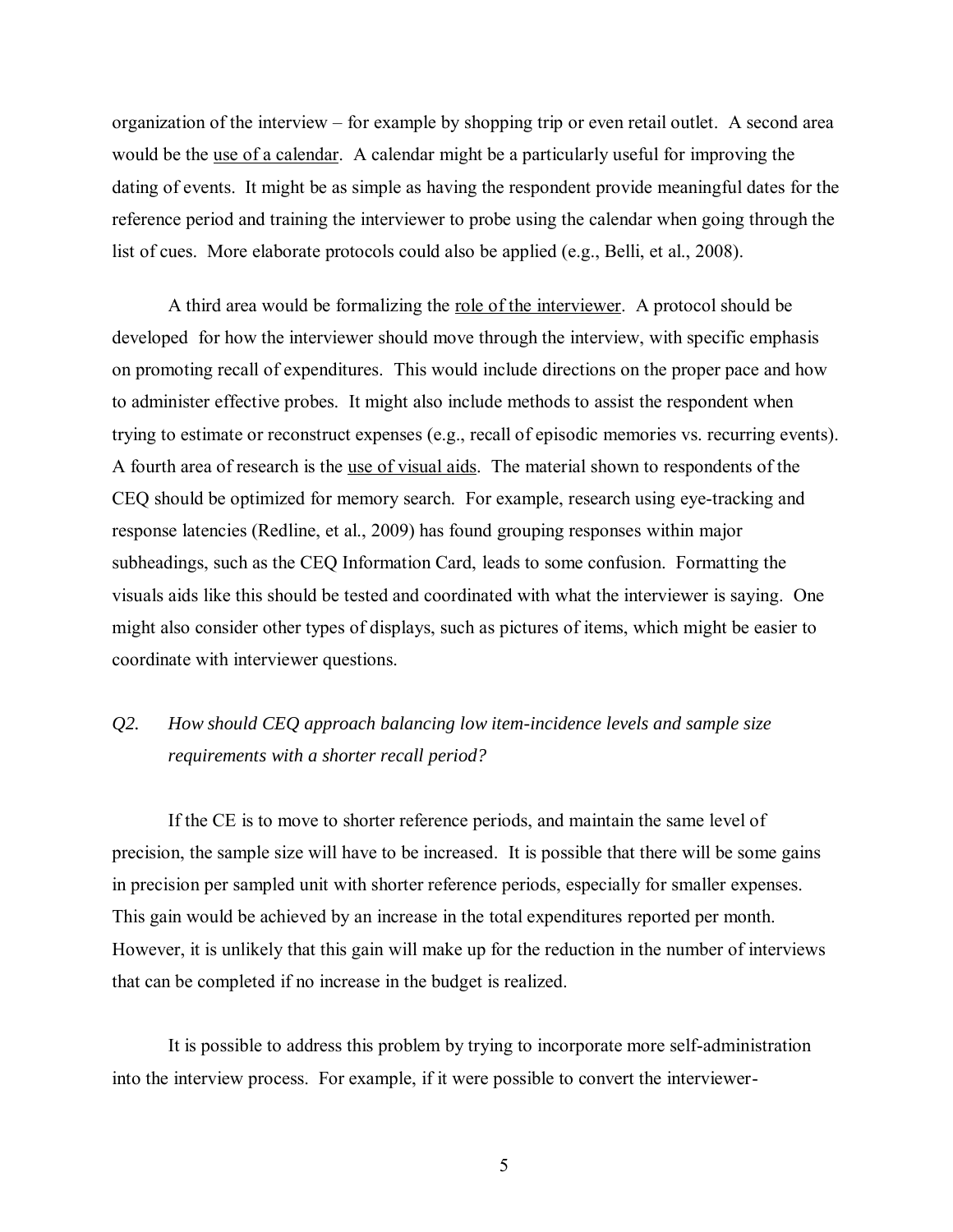administered instrument to an automated self-administered instrument, there could be substantial cost savings related to data collection. Going forward with this type of instrument would require significant investment in development and testing. The National Institutes of Health has been developing such an instrument for conducting a 24 hour dietary recall (Subar, et al., 2010). For purposes of the CEQ this development may not be within the Gemini Project Timeframe. Nonetheless, this should be an opportunity to begin this development process by focusing on effective memory aids (e.g., cues; frames of reference; visual displays).

Assuming the interviewer is still heavily involved in the CEQ, there are designs that could be used to mix reference periods both within and across surveys (see discussion below). However, at a general level, the decision on the length of the reference periods is a function of two general issues. One relates to the overall project goals. As discussed below, evaluation of the reference periods should be completed using some measure of total survey error (e.g., mean square error). An important issue to be considered is whether priority should be given to minimizing error for estimates of level or estimates of change. The main evaluation measure seems to be the estimate of level. This is what is needed for the CPI weights and a primary measure of quality seems to be the ratio between the CE and the National Accounts (BLS, 2010). However, measuring change also seems to be an important criteria. When developing evaluation strategies to choose the reference period, it is important to design studies that could measure both types of errors. The length of the recall period may affect estimates of change and level in different ways. Some argue, for example, that if there is constant bias over time, estimates of change will relatively unbiased. Kobilarcik et al (1983) provides an example of this logic when evaluating the reference period of the National Crime Survey (NCS). A 3 month reference period had a lower MSE for estimates of level, but there was a strong suspicion that this was not the case for estimates of change. Since the highest priority for the NCS were estimates of change, a 6 month period was used.

A second important issue will be deciding on the expenditure categories that have highest priority. Prior work shows very large differences in effects of the length of the recall period by the amount of the expenditure (Neter and Waksberg, 1964; Sudman and Ferber, 1971). Smaller purchases were much more subject to recall error than larger purchases. If this pattern holds for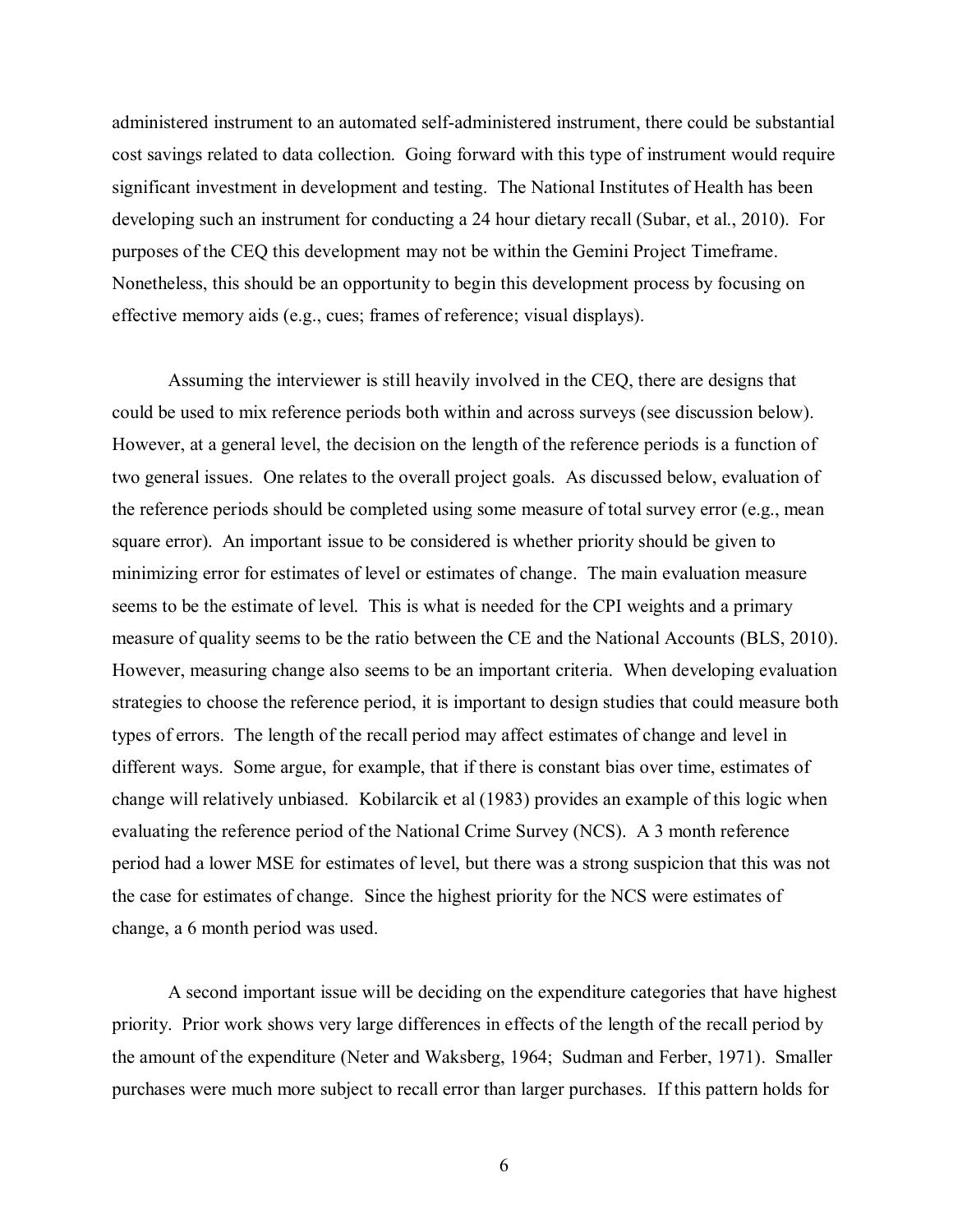the redesigned CEQ, decisions will need to consider priorities across the different expenditure categories.

There are designs that can be used to mix different reference periods. One way is to change the content of the interview, either within the CEQ or between the CEQ and the CE Diary Survey. For example, there might be two different CEQ interviews. One would be conducted more frequently (e.g., monthly) and collect expenses that occur frequently. The other would be conducted less frequently, perhaps every six months, and would be used for low incidence items. One could imagine a similar split between the CEQ interview and the CE Diary Survey. This would essentially shift many of the more frequent purchases to the Diary Survey and keeping the less frequent purchases to the interview. The sample of the Diary Survey would be increased to account for this shift. The Interview Survey would be done fewer times (e.g., twice) and have a longer reference period.

It is also possible to mix reference periods within the same interview. There are a number of variations on this methodology. Two examples are:

Method A - Conduct the interview asking for all infrequent purchases for an extended period of time (e.g., 1 year, 6 months, last month). Frequent purchases would be asked for the last month.

Method B. Conduct 3 monthly interviews for the same housing unit followed by a fourth interview 12 months later.. All four interviews would ask about frequent purchases over a one month period. The first three interviews would ask about infrequent purchases over a one month period. The fourth interview would use longer recall periods for the infrequent purchases (e.g., 3 months, 6 months, 12 months).

There are, of course, a number of variations across these two models (eg. Different number of interviews; different recall periods). The critical difference in the two methods above is the extent the recall period is bounded by a prior interview. Method A does not have a bounded interview, while method B maintains a bounded interview for most interviews. We expect there to be significant telescoping effects for unbounded interviews across all types of expenses. Of these different models, therefore, Method B is preferable because it has the tightest control over telescoping.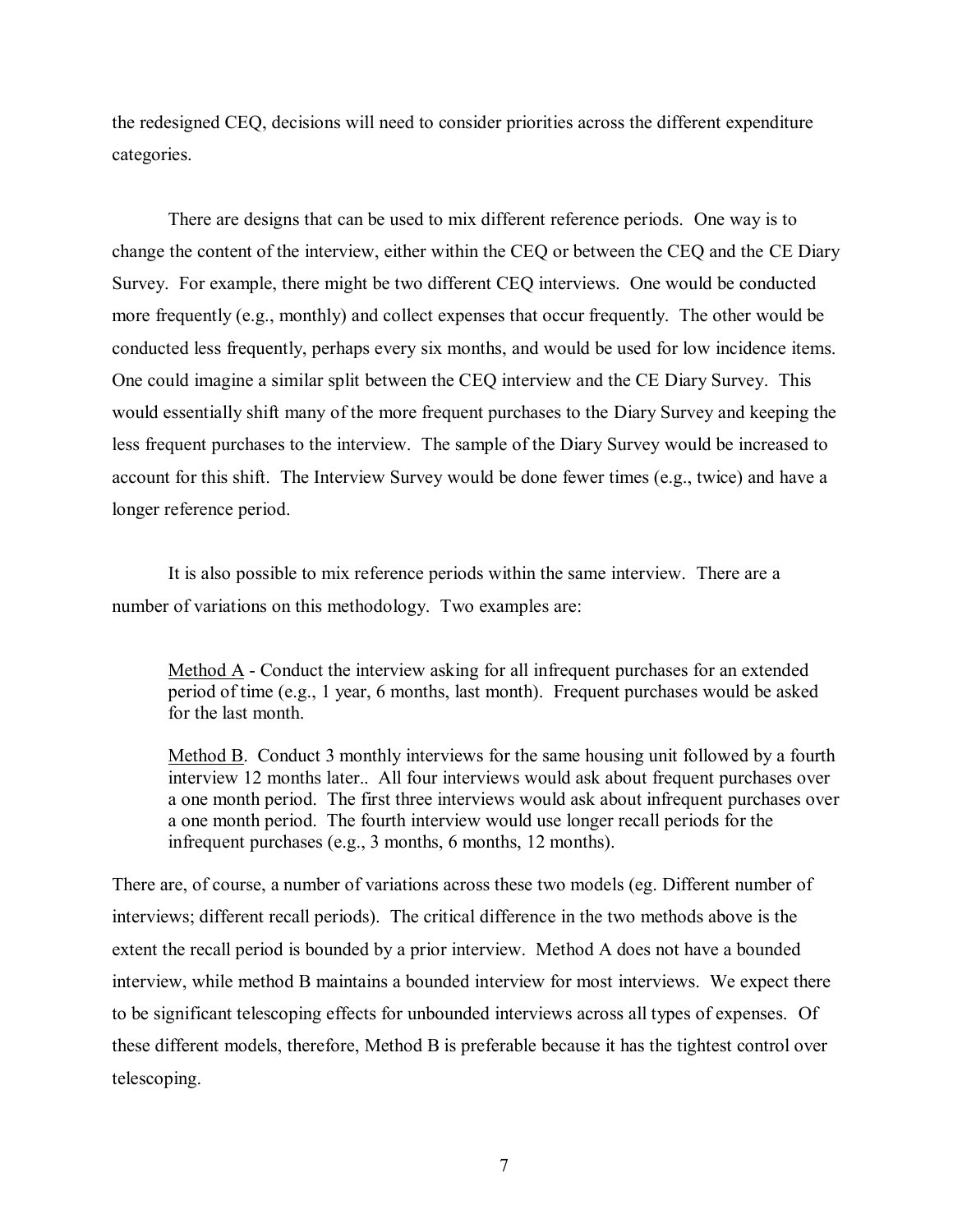A more unconventional option would be to vary the reference period within the same panel and use the information to statistically adjust the data from the longer reference period. For example, one could conduct consecutive monthly interviews and then conduct longer followups (e.g., 3 months or 6 months). One could then adjust the data from the longer reference periods to resemble the shorter reference periods (e.g., Kobilarcik, et al., 1983). The advantage of this is that it may not require as many additional interviews as the direct collection methods proposed above. The disadvantage is that it isn't clear a robust adjustment model could be developed. There are a number of factors that would have to be taken into account, including any variations across important population groups and expense categories. Additional survey factors would also have to be considered, such as telescoping patterns and panel conditioning. Finally, it would be important to account for the sampling variability of the adjustment factors. Prior to planning an adjustment program, calculations would be needed to assess how precise the adjustments would have to be in order to significantly increase precision of the estimates.

- *Q3. Are there any other tradeoffs that CEQ should balance when dealing with the topic of recall period?*
- *Q4. What are best-practices for determining ideal the recall period for the various expenditure categories within the CEQ questionnaire?*
- *Q6. What should the next steps be to explore and research this issue for a possible change in CE methods?*

The standard methodology for optimizing the length of the reference period has been to conduct field experiments. These experiments typically compare the performance of two or more recall periods that vary in length. For example, the current design of the CEQ is based on a study that examined the reporting of jobs and expenses for alterations and repairs (Neter and Waksberg, 1964). This study varied both the length of the reference period, as well as the bounding status of the interview. The Issue paper mentions that a field experiment is currently ongoing that is examining different recall periods.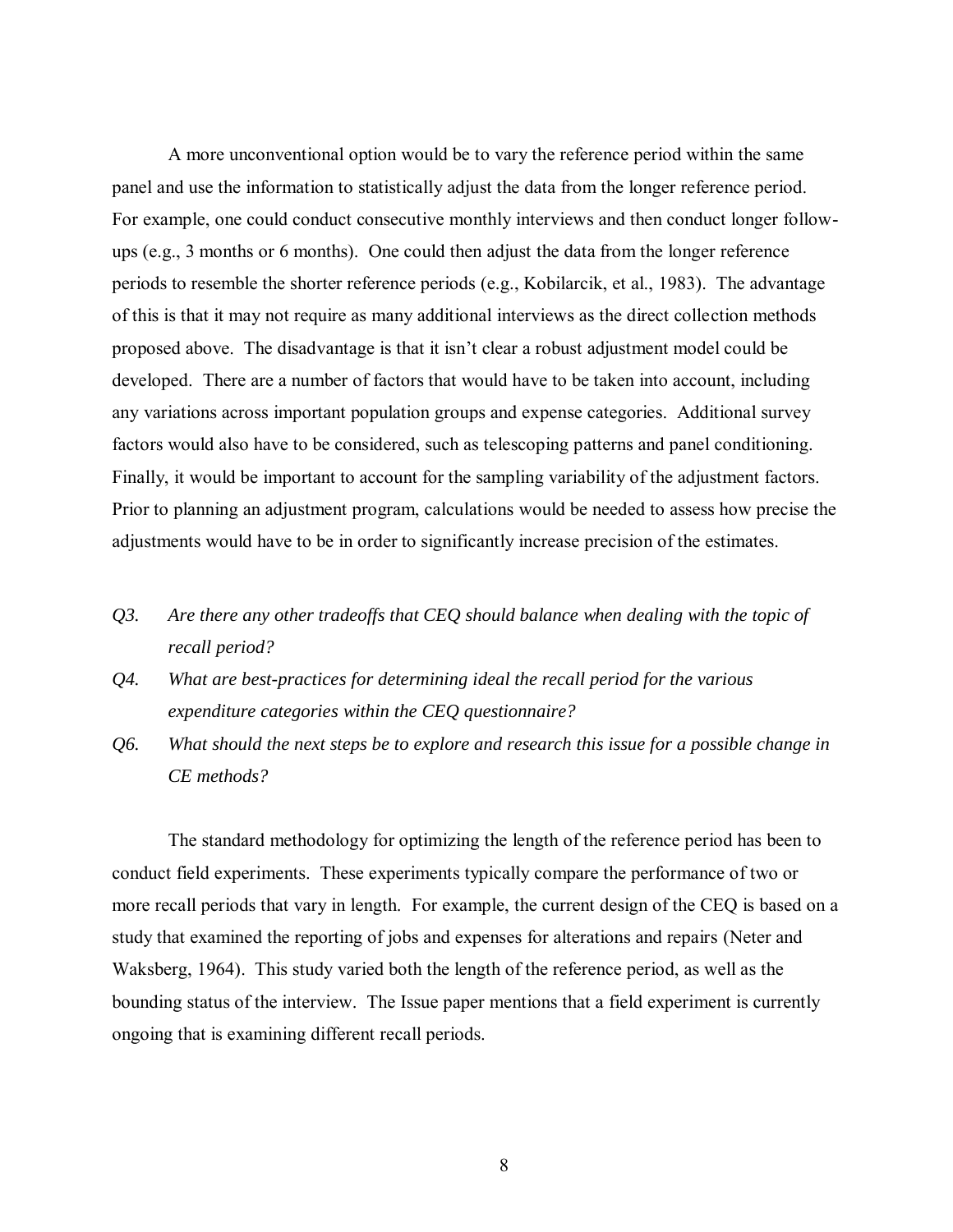Ideally, the R&D plan should sequence the testing so that final design decisions are based on a field experiment testing the recall period using an enhanced interviewing protocol. As noted above, the effect of the length of the recall period will partly be a function of the methods used to conduct the interview. For this reason, it would be important to conduct a final experiment on the length of the recall period once the protocol has been fully developed. The initial set of research activities should focus on methods to enhance recall, regardless of the length of the reference period.

The research should make every effort to base the evaluation on a measure of total survey error. One such measure, for example, might be the mean square error (MSE). By definition, any measure of total survey error requires the collection of a gold standard to estimate the bias term. The gold standard that is used could vary by the scope and magnitude of the research. For small scale research (e.g., cognitive interviews; small field tests), one might use debriefing interviews which probe extensively on the time period. These debriefings could use methods similar to those used for an event history calendar. These smaller scale studies might also ask respondents to retrieve records as a way to validate reports that were given during the interview. Respondents would be administered the interview using recall without records and the debriefing would then use extensive debriefing, as well as review of selected records (e.g., credit card bills; computerized bank records) to measure the amount of error in the reports.

Validating data for larger scale research, such as a study that compares reference periods of different lengths, is more difficult. One possibility would be to sample purchases from different businesses and conduct the CE with those individuals who made the purchase. This "reverse record check" design is not ideal because it only offers a limited view of the universe of purchases any individual might make (Marquis, 1984). It may also be difficult to locate individuals based on a record of purchases --- it would require getting cooperation from a retailer willing to recruit customers for a study. Investigation into different vendors who provide consumer information may also be another source of validation data. While these lists may be imperfect, randomization distributes the error evenly across treatments and could be used in the comparison if the error is not substantial.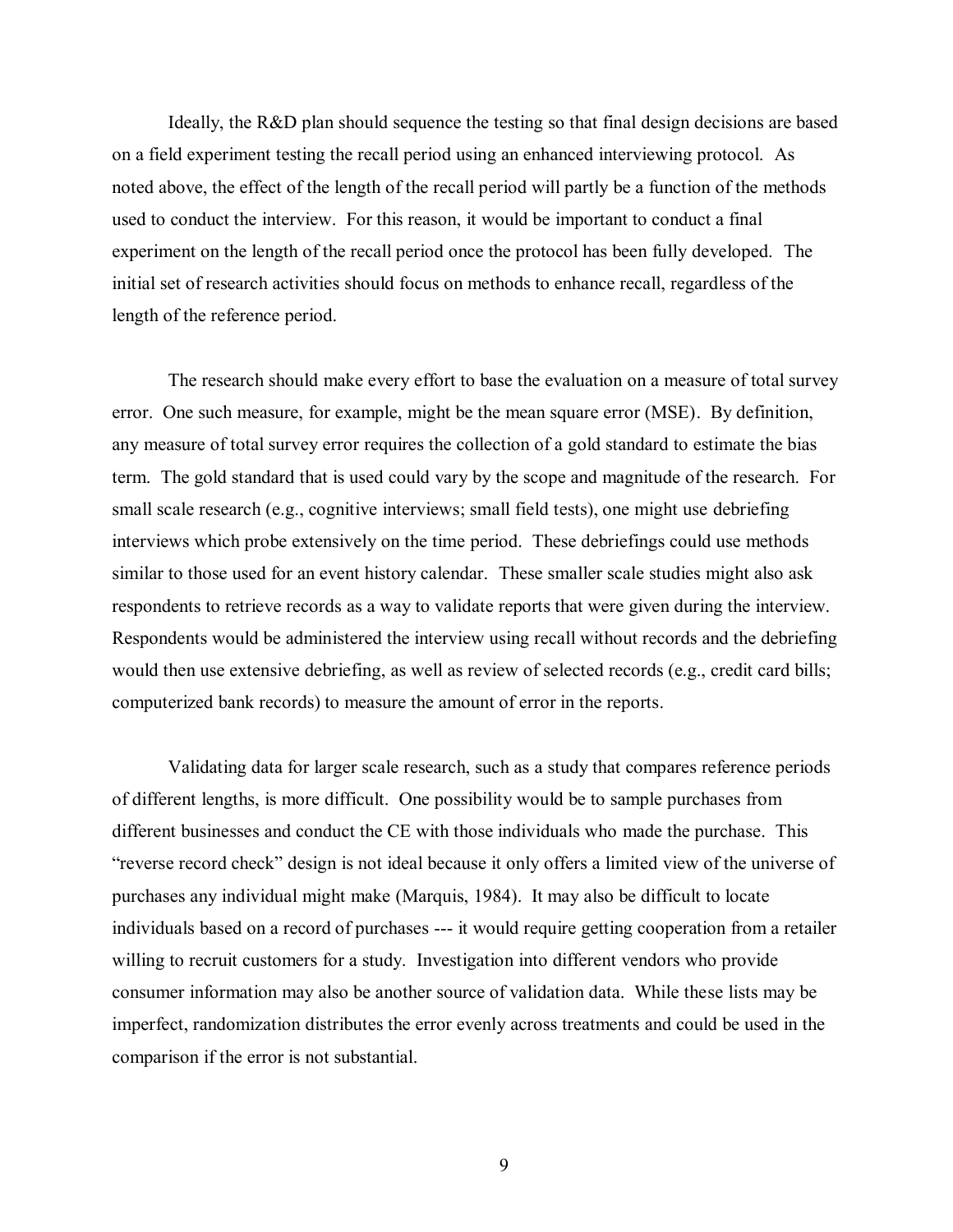A second possibility would be to ask respondents to keep a diary of their purchases over all or some portion of the target recall period. Once turning in the diary, respondents would be interviewed using the CE protocols. The information from the diary would be used as the gold standard, based on the assumption that the information was recorded close to the time expenditures were made. Ideally, the diary would be delivered and picked up in short enough intervals to insure that data quality is maintained. For example, one could follow the CE Diary Survey procedures and drop off and pick up diaries once a week. The advantage of this method is that it would cover a wide range of expenses including those that are of most concern for the CE (ie, frequent purchases). A more labor intensive method would be to conduct frequent interviews with respondents, using very short reference periods (Rips, et al., 2003; Millen, et al., 2005). The disadvantage of these methods is that they are also subject to error, such as nonresponse and telescoping. It may also be the case that completing the interviews would lead to a greater likelihood the purchases will be remembered in a subsequent interview. Nonetheless, this type of design has been found to be effective in investigating issues related to the quality of retrospective recall.

If it is not possible to collect a gold standard based on externally collected data, then one could make the assumption that higher expenditures are generally indicative of better reporting. This is based on the idea that for a bounded reference period the major concern are errors of omission, rather than over-reporting due to external telescoping. A similar set of assumptions were used during the redesign of the NCS described above (Bushery, 1981; Kobilarcik, et al., 1983).

Is the "more is better" assumption justified for expenditures? The global comparison between the CE expenditures and the National Accounts seems to support this. Neter and Waksberg (1964) found that higher levels of expenditures were reported for shorter recall periods for the smaller expenses. For example, for their lowest category of expenses, the 1 month recall period produced approximately 40% higher expenditures than a three month recall period. However, this was not the case for the larger expenditures, which did not show a statistically significant difference between the 1 and 3 month reference periods. Theoretically this makes sense because larger expenditures should be less subject to recall error. However, it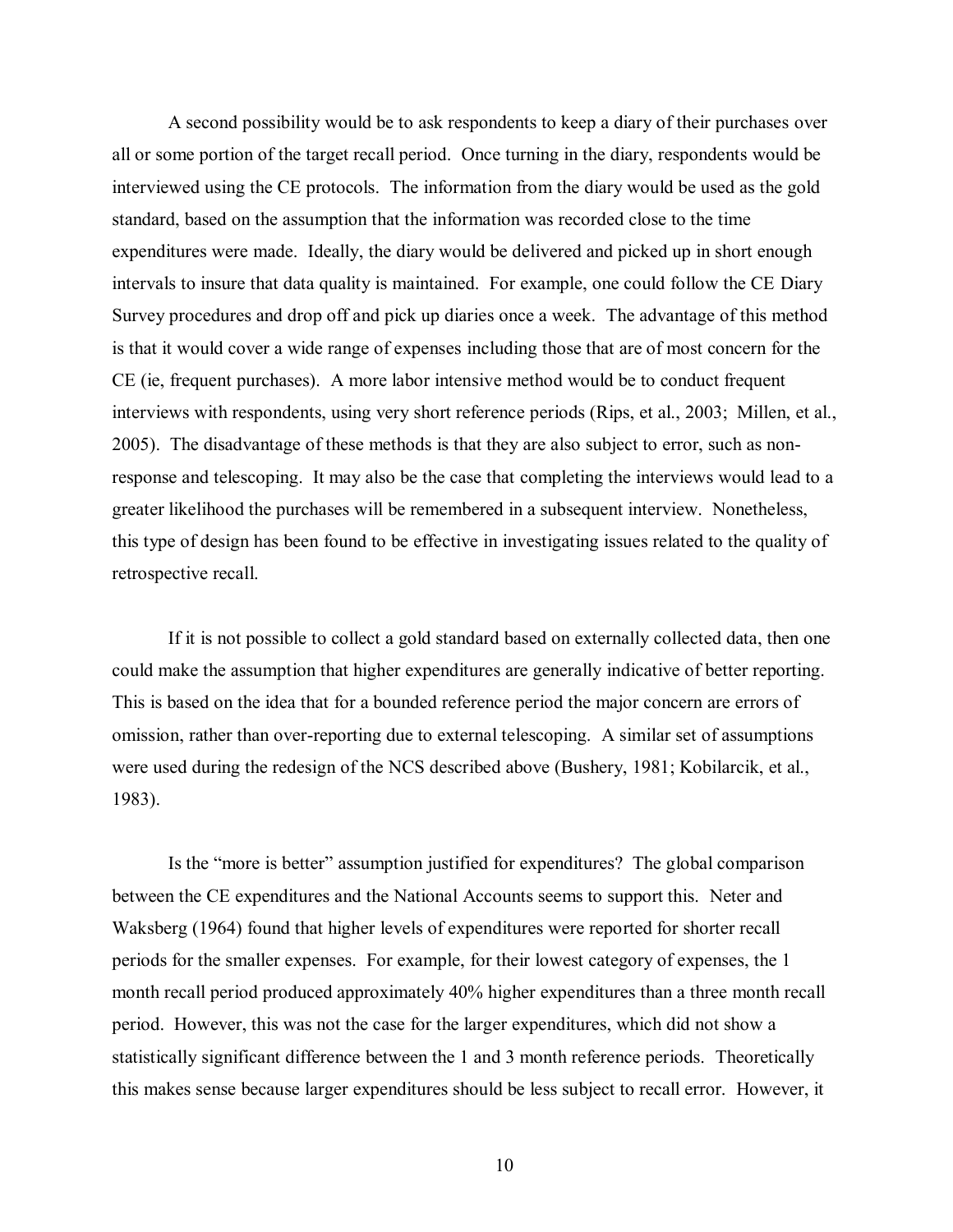isn't clear how this assumption would apply to expenses that are not recalled from episodic memory, such as regular expenditures like bill payments.

One also has to be cautious about the "more is better" criterion when using enhanced interviewing and recall methods. These methods place greater demands on the respondent to actively search their memories. This might encourage external telescoping or at least bring in events that may not be eligible. For example, Kreuter et al., (2008) tested interleafed vs group filters. The former asks a single filter, which if answered positively leads to additional questions. The latter asks all filter questions at once. As expected, the group filter led to more reports of target characteristics. However, the group version did not prove to have a higher rate of validation when checked against external data sources. One possible explanation is that the group version encouraged respondents to report ineligible events which led to more external telescoping.

*7. How would you design a survey, or set of surveys, to collect detailed monthly data on a comprehensive range of expenditures? The proposed design should address recall period as well as other relevant survey design issues, while meeting the requirements specified in the CPI Requirements Document.* 

With the existing information and cost constraints, it is hard to improve upon the current design of having two separate surveys. The logic used when it was first developed of using the interview to collect infrequent, larger purchases and the Diary Survey for the more frequent, routine purchases still rings true. To reduce burden on the Interview Survey, the design should seriously consider putting additional items on the Diary Survey. If necessary, the sample size for the Diary Survey would be increased to maintain required precision for the less frequent expenses. The Diary Survey should incorporate reporting by other members of the household, including children. It would be preferable to do this by having individual diaries for each person in the household, including children 12+. The Diary Survey would have several different modes of response, including the use of the internet.

The Interview Survey would collect expenses for the less frequent purchases and institute a protocol that promotes recall. Interviewers would encourage respondents to use whatever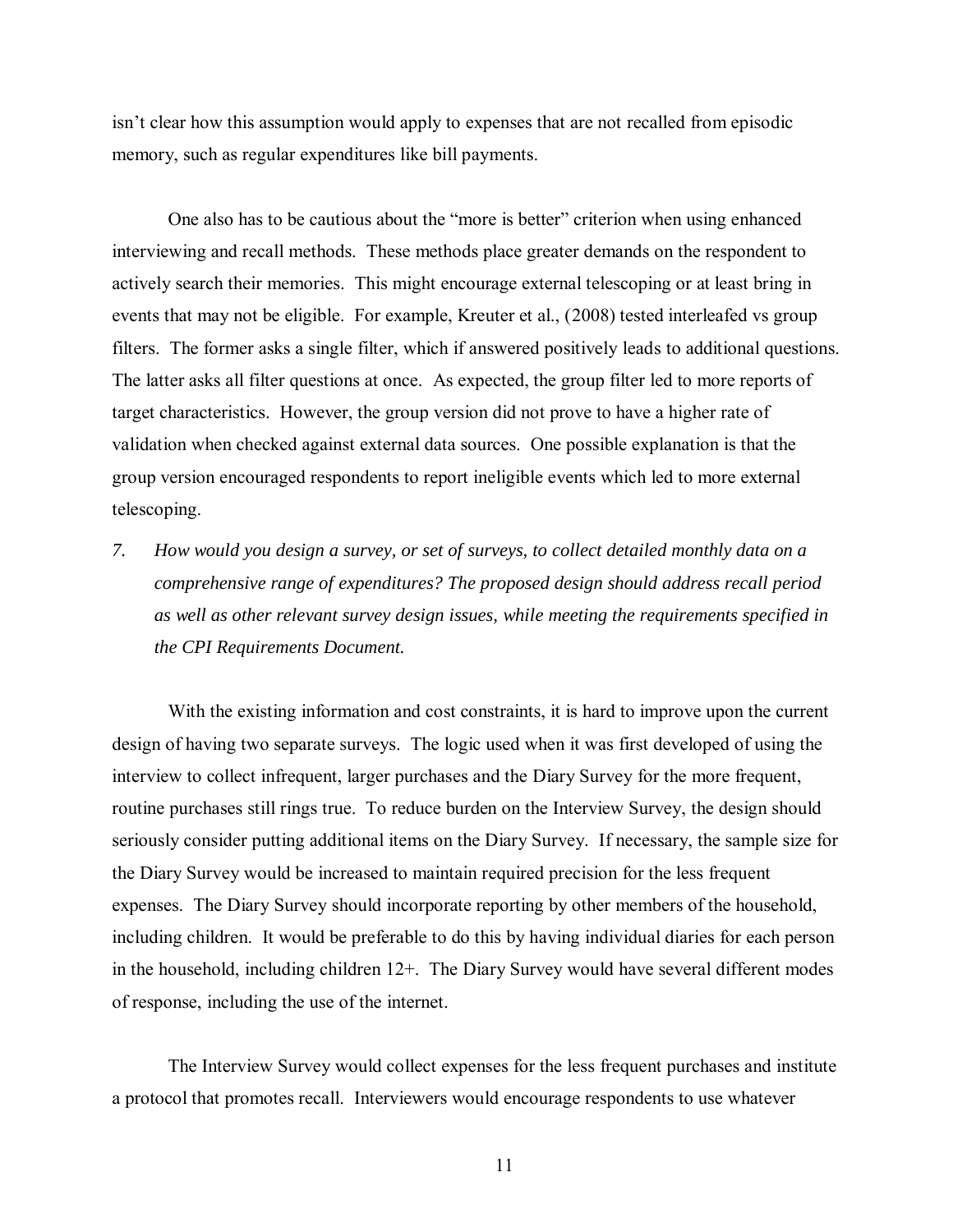electronic or paper records they have. The interview could be done while examining these records on the computer or by reviewing bills. If it is possible, multiple respondents would be encouraged to respond, perhaps to the point of returning to the household if there is another person with significant expenses to report.

After the first interview, respondents would be given the option of completing the survey on the web, in a self-administered format. As with the in-person survey, the survey would include protocols to promote recall. For example, there have been attempts to administer a selfadministered EHC for sensitive behavior (Martyn, 2008). A more sophisticated example of this type of application is an automated self-administered 24 hour dietary recall (e.g., Thompson, et al, 2010; Subar, et al., 2010). This is a computerized interview available on the internet that is designed to conduct large-scale nutritional studies. Development of a similar type of instrument to collect data on expenditures could be developed for either an application for the diary and/or for an interview using a longer reference period. In the context of the Interview Survey, those that do not want to complete on the web or do not have access, an in-person interview would be completed. Similarly, non-responders would be followed up in-person.

Interviewers would be monitored using paradata. There would be follow-up when issues come up that violate the interviewing standards. For respondents, there would be selective follow-up of self-administered responses that indicate cursory or lack of effort in the response (e.g., missing data; low levels of expenditures; short timings).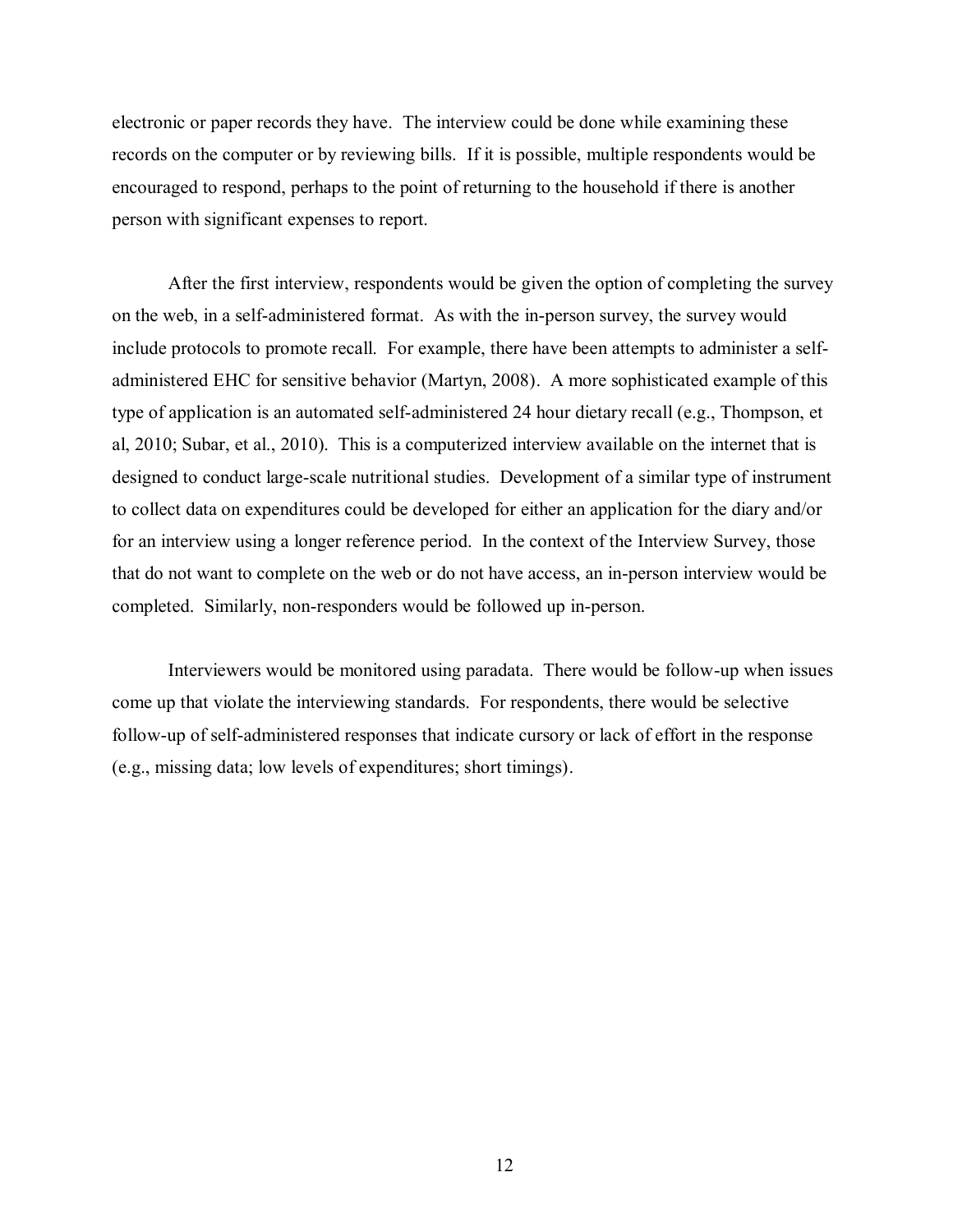### References

- Belli, R.F. and M. Callegaro (2008) "The Emergence of Calendar Interviewing. A Theoretical and Empirical Rational." pp.  $31 - 52$ , in Belli, R.F., Stafford, F. and D. Alwin (Ed) *Calendar and Time Diary Methods in Life Course Research*. Sage: Los Angeles
- Belli, R.F., Stafford, F. and D. Alwin (2008) *Calendar and Time Diary Methods in Life Course Research*. Sage: Los Angeles
- Biderman, A. D., D. Cantor, J. P. Lynch, and E. Martin (1986). Final Report of Research and Development for the Redesign of the National Crime Survey. Prepared for the Bureau of Justice Statistics. Washington, DC: Bureau of Social Science Research, Inc.
- BLS (2010) Gemini Project Vision Statement. Paper provided for the 2010 CE Design Workshop.
- Bushery, J. (1981) "Recall Bias for Different Reference Periods in the National Crime Survey." 1981 Proceedings of the Section on Survey Research Methods, American Statistical Association.
- Cannell, C. (1965). *Reporting of Hospitalization in the Health Interview Study*. Vital and Health Statistics, National Center for Health Statistics, 2(6), U.S. Public Health Service.
- Casey, W. (2010) CPI Requirements of CE. Paper prepared for the 2011 Design CE Workshop.
- Cantor, D., and Lynch, J. (2005). Exploring the effects of changes in design on the analytic uses of the NCVS data. *Journal of Quantitative Criminology* 21: 293-320*.*
- Chu, A., Eisenhower, D., Hay, M., Morganstein, D., Neter, J. and J. Waksberg (1992) "Measuring the Recall Error in Self-Reported Fishing and Hunting Activities." *Journal of Official Statistics* 8: 19-39.
- Dijkstra, W., Smit, J.H. and Y.P. Ongena (2008) "An Evaluation Study of the Event History Calendar." pp. 257 - 275, in Belli, R.F., Stafford, F. and D. Alwin (Ed) *Calendar and Time Diary Methods in Life Course Research*. Sage: Los Angeles
- Hubble, D., and Wilder, B. E. (1988). Preliminary results from the National Crime Survey CATI Experiment. Proceedings of the American Statistical Association: Survey Methods Section, New Orleans, LA.
- Kreuter, F., McCullouch, S., Presser, S. and R. Tourangeau (2008) "The Effects of Asking Filter Questions in Interleafed versus Grouped Format." Paper presented at the Annual Meeting of the American Association for Public Opinion Research.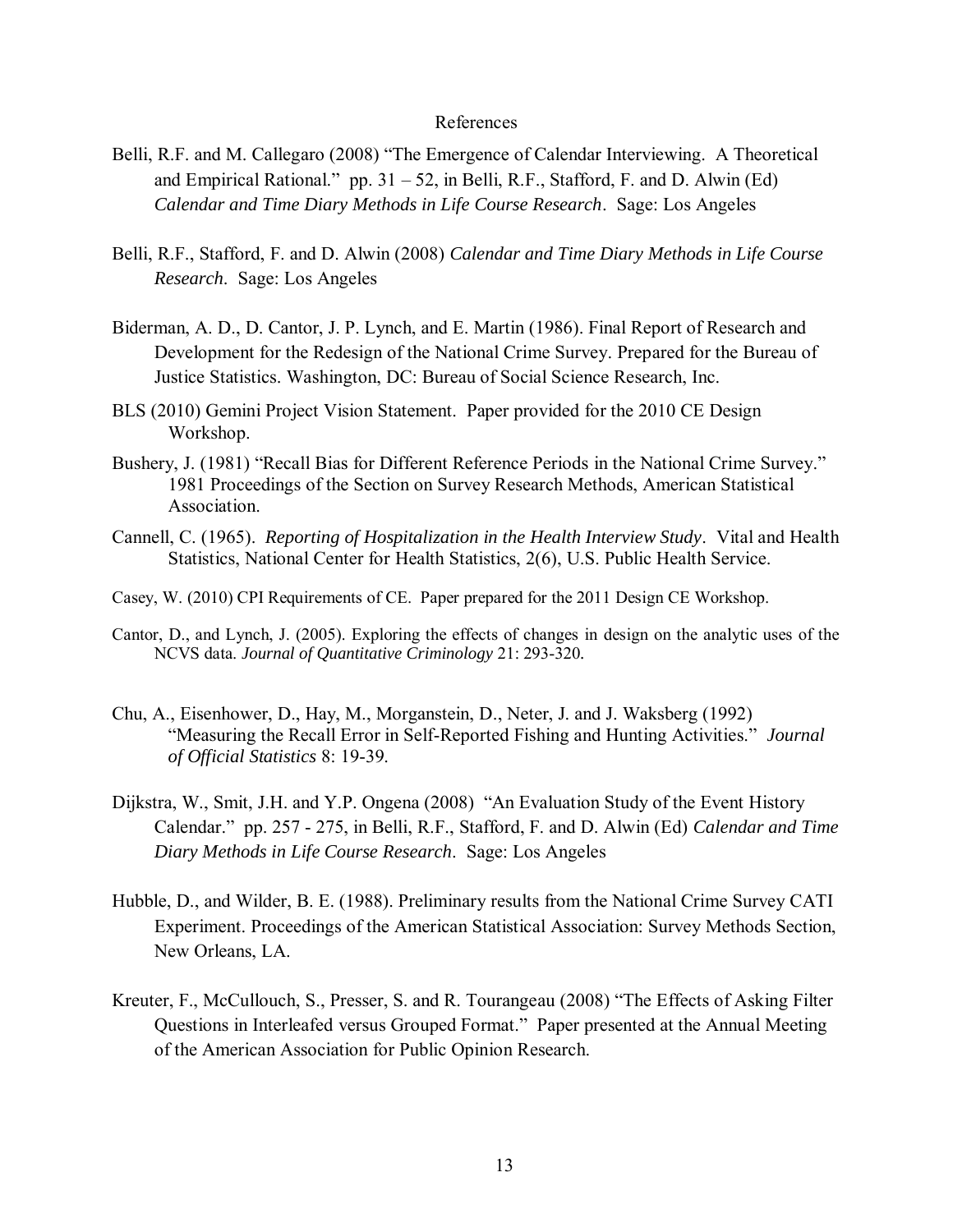- Kobilarcik, E.L., Alexander, C.A., Singh, R.A. and G.M. Shapiro (1983) "Alternative reference periods for the National Crime Victimization Survey." 1983 Proceedings of the Section on Survey Research Methods, American Statistical Association.
- Marquis, K. (1984) "Record Checks for Sample Surveys" pp. 130-147 in Jabine, T.B., Straf, M.L., Tanur, J.M. and R. Tourangeau (eds) *Cognitive Aspects of Survey Methodology: Building a Bridge Between Disciplines. Report of the Advanced Research Seminar on Cognitive Aspects of Survey Methodology.* National Academy Press: Washington D.C.
- Martyn, K. (2008). "Adolescent Health Research and Clinical Assessment Using Self-Administered Event History Calendars." Pp. 69 - 86, in Belli, R.F., Stafford, F. and D. Alwin (Ed) *Calendar and Time Diary Methods in Life Course Research*. Sage: Los Angeles
- Millen, A.E., Midthune, D., Thompson, F., Kipnis, V., and A. F. Subar (2005) The National Cancer Institute Diet History Questionnaire: Validation of Pyramid Food Servings, American Journal of Epidemiology 163(3): 279 – 288.
- Neter, J. and J. Waksberg (1964) "A Study of Response Errors in Exepnditures Data from Household Interviews. Journal of the American Statistical Association, 59: 18-55.
- Redline, Cleo, Tourangeau, Roger, Couper, Mick, Conrad, Fred, and Ye, Cong. 2009. "The Effects of Grouping Response Options in Factual Questions with Many Options." Annual Conference. Federal Committee on Statistical Methodology. <http://www.fcsm.gov/events/papers2009.html>accessed November 1, 2010.
- Rips, L., Conrad, F. and S. Fricker (2003) "Straightening out the Seam Effect in Panel Surveys." *Public Opinion Quarterly* 67: 522 – 554.
- Silberstein, A.R. and C. Jacobs (1989) "Symptoms of repeated interview effects in the Consumer Expenditure Interview Survey." In Kasprzyk, D., Duncan, G., Kalton, G. and M.P. Singh (eds) *Panel Surveys.* Pp. 289-303.
- Subar, A.F., Crafts, J., Zimmerman, T.P., Wilson, M. Mittl, B., Islam, N.G., McNutt, S., Potischman, N., Buday, R., Hull, S.G., Baranowski, T., Guenther, P.M., Willis, G., Tapia, R., and F.E. Thompson (2010). "Assessment of the accuracy of portion size reports using computer-based food photographs aids in the development of an automated selfadministered 24-hour recall", *Journal of the American Dietetic Association* **110:**55–64
- Thompson, F.E., Subar, A.F., Loria, C.M., Reedy, J.L. and T. Baranowski (2010) "Need for Technological Innovation in Dietary Assessment." *Journal of the American Dietetic Association*, 110: 48-51.